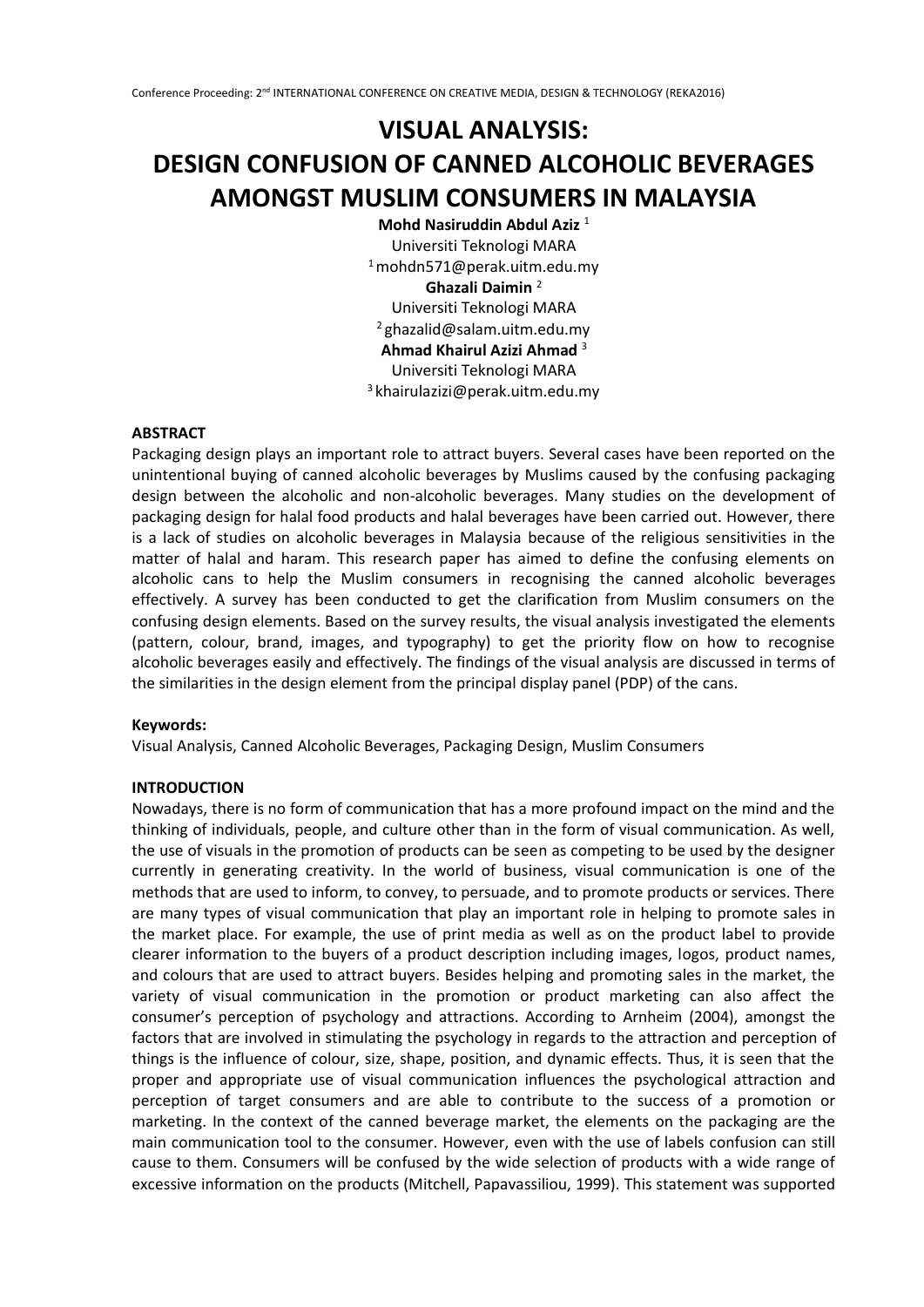by Hausman (2000), who stated that consumers do not necessarily want to read the label every time they buy a particular product. Many users agree to the use of the label, but they are still not satisfied with the label format (PilanyaSilayoi, Mark Speece, 2004).In Malaysia, for the majority of Muslims, the confusion of alcoholic and non-alcoholic canned beverages is a serious issue because it involves religious sensitivities in the matter of halal and haram. According to the director of the Halal Hub Division in the Department of Islamic Development Malaysia (JAKIM), Hajah Hakimah binti Mohd Yusof, the Halal industry is growing rapidly in Malaysia and Halal issues are current issues, but papers on this issue are very limited. Dr.Saadan Man (2014) encourages students and researchers to produce more articles, scholarly books, magazines, and journals related to Halal issues in national and international levels as well as to explain to the public with the right understanding, obviously, based on contemporary information. Islam is the official religion in Malaysia and alcohol is illegal in Islam (Alcohol Policy, 2004). Alcohol is also not advertised anywhere in the print media which mostly read by Muslims; but, it is permissible for non-Muslims, such as Chinese and Indians. However, Dr Siti Mariah Mahmud (2010) explains in detail that Malaysia was ranked as the tenth largest in the world in the consumption of alcohol. Although Malaysia has only 26 million people, its position is in the top ten in the world. Malaysians spend USD 500 million, which is about RM1.75 billion, for alcoholic beverages. Beer sales grow 5% to 7% per annum. It exceeds the population growth rate at 2.4% and the average age of the alcoholic drinker is 22 years. More and more teenagers have started taking alcoholic drinks, and 45% of Malaysian youth under the age of 18 consume alcohol regularly. All that data has shown that alcohol consumption by Muslims and Non-Muslims is continuing to increase in Malaysia (ArdiahJamali, Zaidah Mustapha, and Rokiah Ismail, 2009). Enforcement of alcohol sales is very weak and it is easy to find it in almost any grocery store throughout Malaysia. Kastam Act 1967, Section 2 (1) defines intoxicating liquor or alcohol as a liquid containing 2% proved alcohol or absolute alcohol. Section 32 (1) requires that, for the sale of intoxicating liquor, one musthave a license, but Section 32 (1) (a) and (b) allow retail sales of beer or toddy in bottles or in cans, and does not require a license. Furthermore, (Mahmud, 2010) explains that the law holding the Excise Act says that beer can be sold if itdo not exceed 27 litres. If one can of beer contains 350 millilitres, it means that a grocery store can save up to 77 cans of stock without requiring a license to sell it. In other words, all grocery stores throughout Malaysia can sell beer without a license. This situation has led the Muslim consumers to be easily exposed to the variety of alcoholic beverage products in the market place.

# **LITERATURE REVIEWS**

# **Packaging Design**

Packaging design is a combination of form, structure, materials, colour, imagery, typography, and information design elements which follow the rules to make it an ideal product to be marketed. The main objective of packaging design is to get a closer communication between the products and the consumers then selling it directly (Marianne R. Klimchuk, Sandra A. Krasovec, 2013). PolykovaKsenia (2013) found that the design of the packaging is very important for consumers in making a decision to purchase. Packaging helps users to evaluate a product during the purchasing process. He also conducted research on respondents from Russia and Germany, and found that they were more attracted to the colours, graphics or images, and product descriptions, while respondents from Finland and other countries were attracted to the shape of the packaging. However, other respondents from other countries recognised the product in terms of image elements and the name of the product itself. After a thorough researched, Polykova concluded that the visual elements on the packaging are the most important factors in the packaging of a product. Packaging elements, such as the graphics, colour, and description of the product, are paramount to the respondents.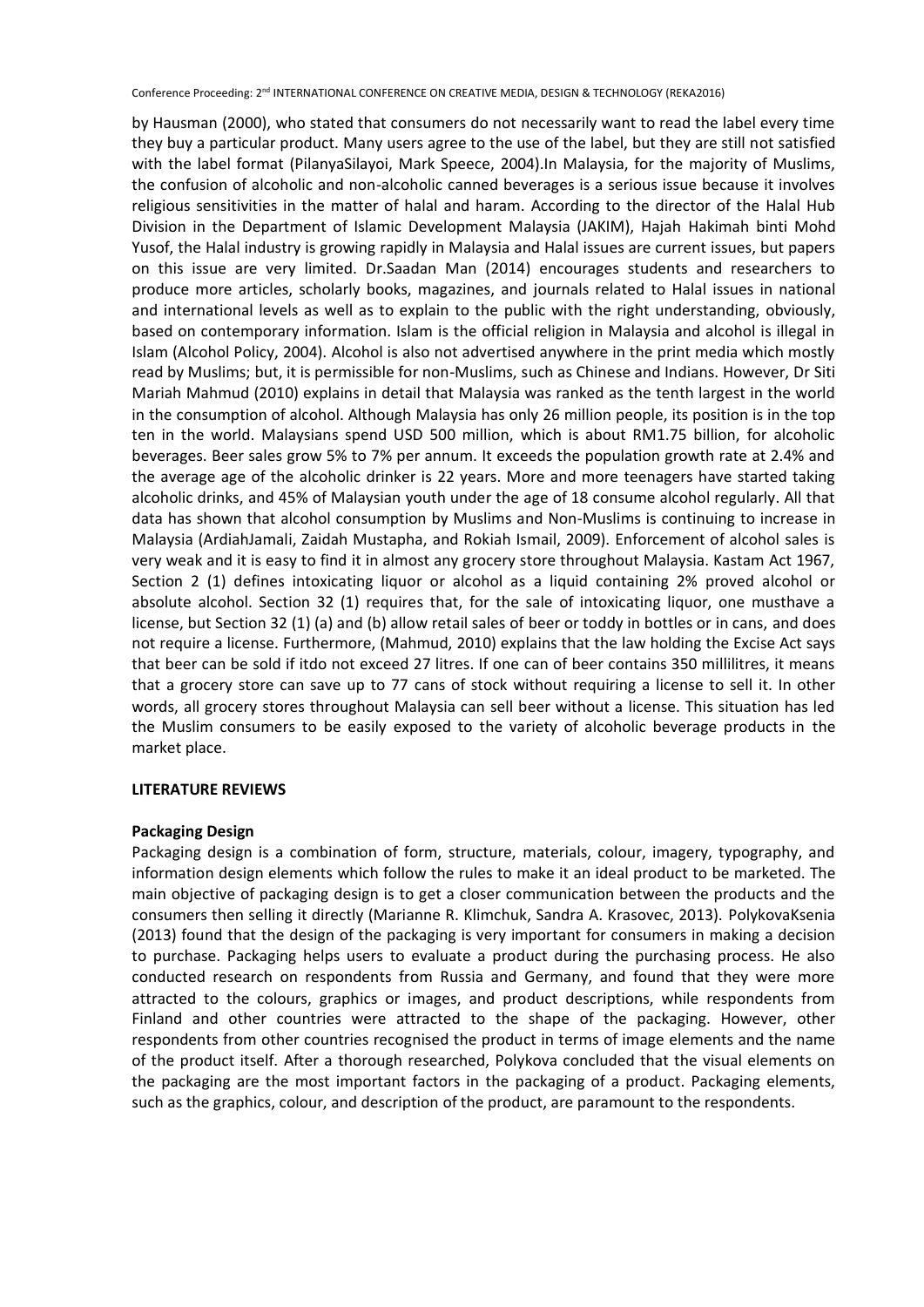#### **Packaging Functions**

Packaging has multiple functions from various angles. It has the most important role in logistics and marketing because both of those connect the product to the end users (Ksenia, 2013). The main objective of packaging is to attract attention to the product to be sold, and then it can be stored; and it is also to protect the content (PilanyaSilayoi, Mark Speece, 2004). According to Gaafar Mohamed Abdalkrim and Ra'idSuleman Al-Hrezat (2013), the packaging serves as a tool to store, protect, and identify products during the production process, and to maintain product quality during shipment management to the destination and disposal sites. Due to increasing self-service and consumer and lifestyle changes nowadays, packaging plays an important role in promoting the products, and is the most important factor in influencing the decision to buy (Panwar, 2004).

# **Packaging as a Communication Tool**

The communicative function of packaging can be seen in four ways. Firstly, the packaging of products attracts users through the design and use of attractive colours. Secondly, the packaging gives information about its contents. Thirdly, the packaging can be a tool to educate consumers, and lastly, packaging is the entire image of a brand (Gutierrez, 2001). When given two types of the same product price and functionality, the target users will choose a more attractive looking product (Kotler, Ph., Rath, 1984). Through the study of VitalijaButkeviciene, JurgitaStravinskiene and AusraRutelione (2008), it was found that packaging has become a very effective communication tool because it meets all the consumersaccording to the category of the product. It is also effective because it communicates at the time when a user wants to make a buying decision. Users will be active in the communication process because users will see and examine the packaging to get the right information about the product. They found that there are two packaging components that play the role in the communication, which are verbal and non-verbal components of the package. The verbal package componentsarethe name of the product, brand, producer, special offers and instructions of usage; whilst, the non-verbal componentsof the package are the form, size, colour, images, graphics, material, and smell. Through this theory, each element plays an important role and the package design is the biggest impact in the consumer decision-making process. At the behaviour purchase stage, the elements of the package inform the consumer as to how to use the product properly, influence quality evaluation whilst using the product, and they help to identify the product on the next repeated purchase. All the information on the packaging should be clear because the communication can be through the packaging directly or indirectly. Direct communication describes the product, advantages of the product and how to use it. Indirect communication uses colours, shapes, designs, and textures to convey the message and the concept of a product, such as originality, excitement, luxury, masculinity or femininity (Gutierrez, 2001).

# **Elements of packaging**

There are many different opinions on the classification of the packaging elements in the scientific literature. According to Paul Smith (2004), there are six variables that should be considered by manufacturers and designers when creating a successful packaging; these are shapes, sizes, colours, graphics, materials, and taste. Similarly, Kotler (2003) distinguishes six elements that should be evaluated when designing a packaging, which are size, shape, material, colour, text and brand. Vila (2007) and Underwood (2003) differentiate two types of packaging elements, which are graphical elements (colour, typography, forms used, and images) and structural elements (form, size of the container, and materials). The researcher found that both types of elements are similar to the classification of Paul Smith, Jonathan, and Taylor (2004) but do not include the verbal elements. Ruth Rettie and Carol Brewer (2000) also emphasize the importance of the correct positioning of the packaging elements. They divided the elements into two groups: verbal (e.g., brand slogan) and visual (visual persuasion, pictures, etc.). The elements of packaging have also been classified in the same way by VitalijaButkeviciene, JurgitaStravinskiene, AusraRutelione (2008). They differentiated between non-verbal elements of packaging (colour, shape, size, images, graphics, materials, and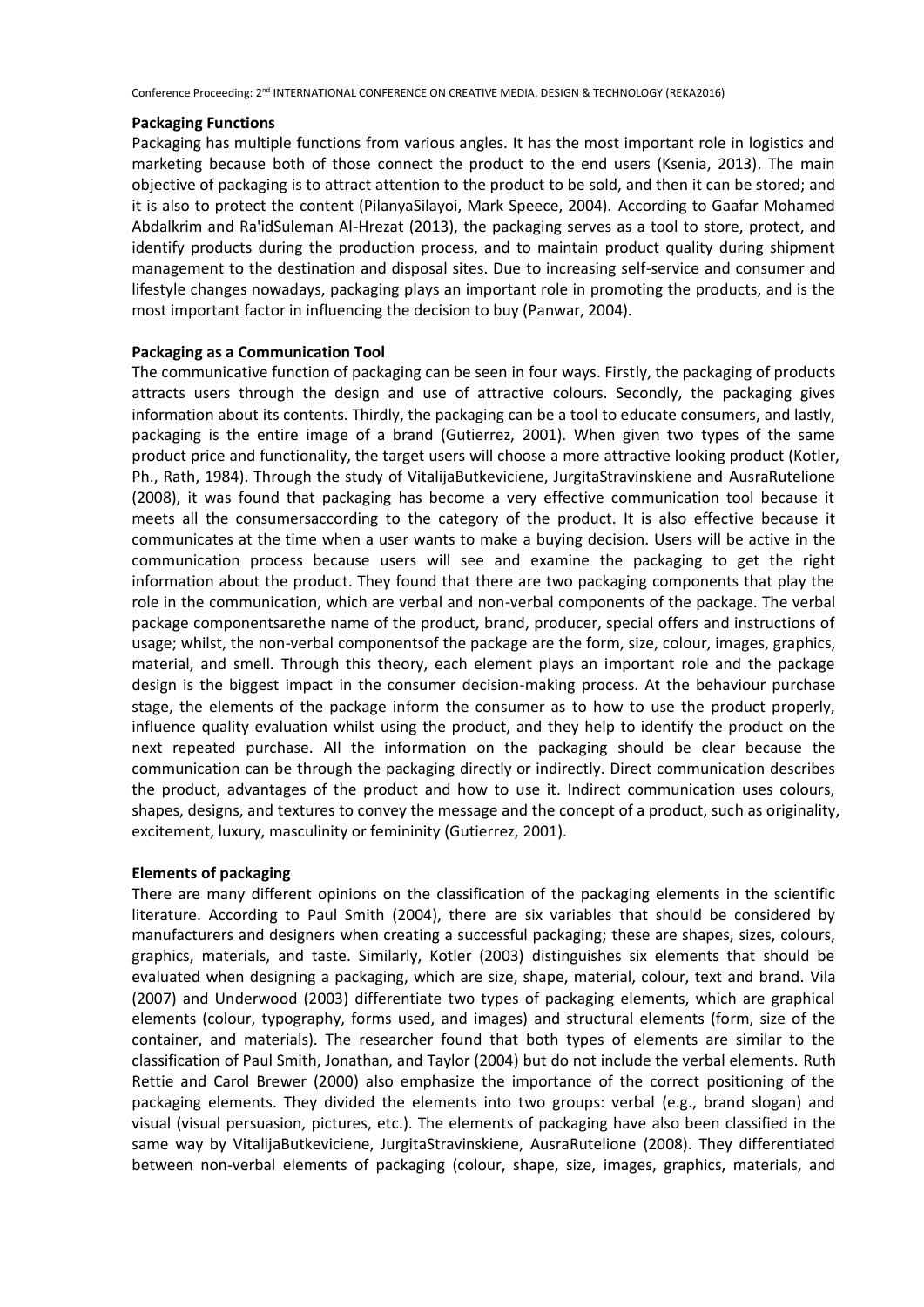smells) and verbal elements (product names, brands, producers, information, special offers, and instructions for use) in analysing the process of consumer decision-making. They classified the brand included as a verbal component, but Keller (2003) considers the packaging as one of the five elements of the brand, along with the name, logo, graphic symbols, personalities and slogans. However, VitalijaButkeviciene (2008) states that these two elements, verbal and non-verbal, are very important because these two elements provide useful information to users. According to PinyaSilayoi and Mark Speece (2007), packaging is divided into two elements, which are visual elements (graphics, colour, shape, and size) and the elements of information (the information provided and the technology). The author also mentioned that visual elements associated with the effectiveness in the process of consumer decision-making; whilst the information elements are associated with the cognitive process (process of learning and knowing). By this literature study, the researchers concluded that there are two types of elements identified, which are the visual and verbal elements. Reading analysis classifies that graphics, colour, size, shape, and material are visual elements; whilst information of the product, manufacturer, country of origin, and brand are considered as verbal elements.

# **Alcohol Labelling On Packaging Design**

In Malaysian law, all alcoholic beverages are required to label the alcohol content on the main display panel with each word being capitalised, characterised by non-serif (sans-serif), font size not less than 12 points, and the word "ARAK MENGANDUNGI % ALKOHOL" (Dzulkifly, 2012) (Refer to Figure 1). However, the researchers found that those conditions only applied to the locally manufactured products. For imported products, there is no standard labelling policy for alcohol content labelling on the packaging. As a result, the label is often too small and confuses the buyers. Differences of font size and labelling placement will cause it to be difficult to be seen by buyers.



Fig. 1: Alcohol labelling for local canned alcoholic beverages

# **Alcoholic Beverage Placement**

According to one term in the alcoholic beverage sale as prescribed by the Malaysian government through Excise / Bia license, liquor should be separated from other food items (Ukhwah, 2004). Separation of alcoholic drinks from soft drinks must be clear so that it does not confuse the buyer. On 29 January 2009, the Malaysian Association of Community Development of Mechanism (MACOM) called on the public to sign a petition to urge supermarkets across the country separating the liquor products from the shelves that have Halal products. This call was due to the report from the public who complained that they were not comfortable with the actions of some supermarket operators who were not sensitive to the composition of the products sold.

# **Prohibition of Alcoholic Drinks for Muslims**

The act of drinking liquor is a criminal offense under the hudud criminal category based on the provisions of the criminal law of Islam (Jasri Jamal, Noryati Maher, 2012). According to El-Awa (1998) and Ismail (1996), the prohibition on liquor for Muslims is not just the act of drinking but also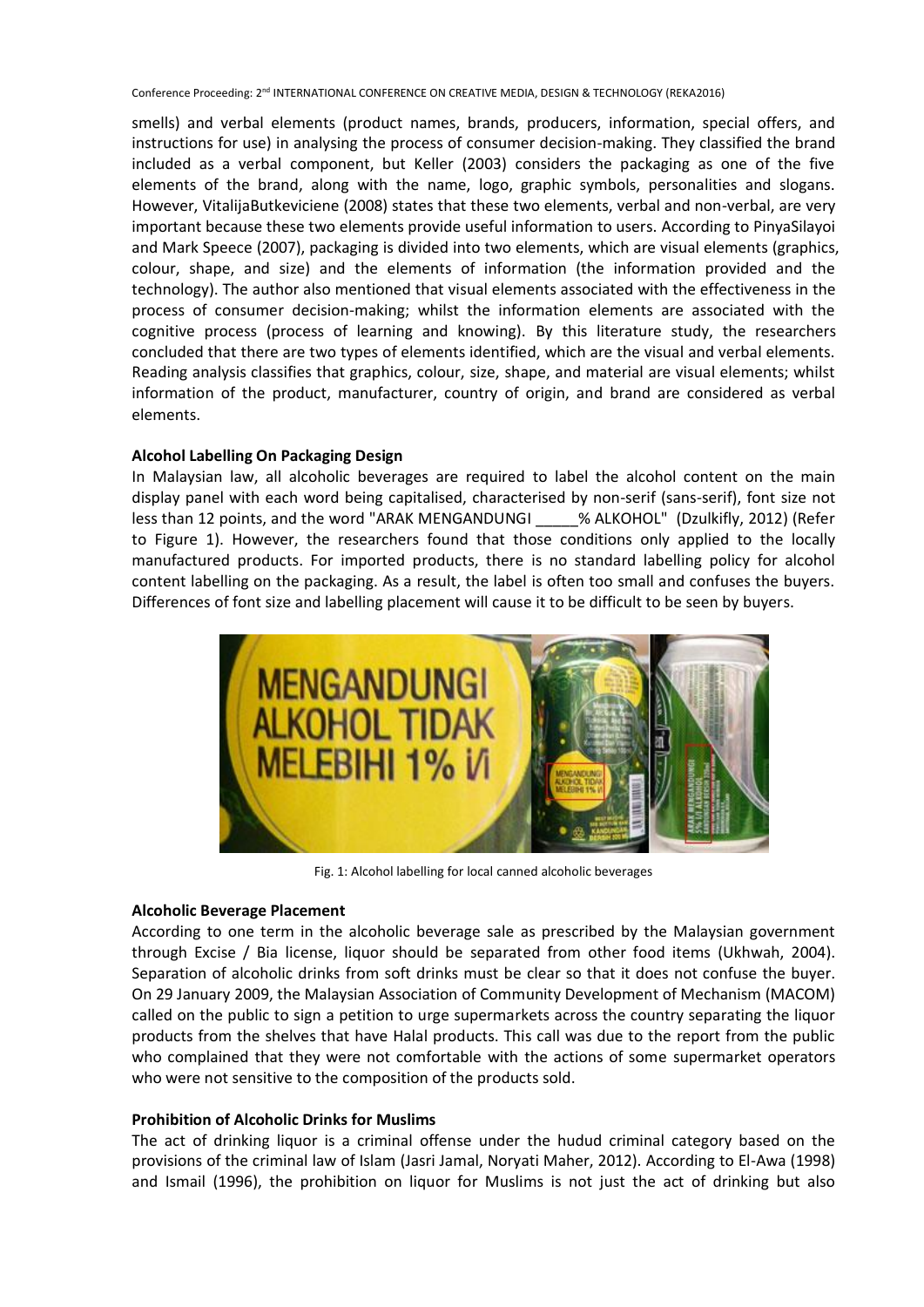includes any activity that promotes the act of consuming alcohol, such as producing, distributing, selling, keeping or buying alcohol. The punishment provided under hudud laws for alcohol consumption amongst Muslims is whipping. For non-Muslims, there is no prohibition for those involved with alcohol or liquor-related activities as long as they are not intoxicated and endanger the safety and public order. They are entitled to implement the law, including their own personal connection with the acquisition and sale of alcohol. However, the flexibility given to non-Muslims about liquor must be subject to the procedures, restrictions and Islamic law (Jasri Jamal, Noryati Maher, 2012).In Malaysia, of which the majority of its citizens are Muslims, liquor advertising, directly, is not allowed in the print media and billboards, except in Sabah. However, advertising is allowed in the cinema, video cassette and print media. Sponsorship by manufacturers and sellers of alcoholic beverages are allowed and there are many tactics used by the alcohol industry to market the drinks in Malaysia (ArdiahJamali, Zaidah Mustapha, and Rokiah Ismail, 2009).

# **PROBLEM STATEMENTS**

The visual design on the packaging is intended to attract users to a product. However, for a Muslimmajority country, confusion in distinguishing between alcoholic and non-alcoholic beverages is a serious issue because it involves the sensitivity of Muslims. An article on 15 November 2013 showed the occurrence of the confusion cases when several mart employees admitted mistakenly arranging fruit canned drinks with alcohol at the same place (Sinar Harian, 2013). According to the article, some of the customers got interested in the canned beer because the visual element on the packaging design looked like a carbonated lemon drink. In another case, a student was caught when trying to bring canned alcoholic drinks into the school area. Following the case, the teacher also expressed dissatisfaction because the wrapper pack design was confusing teachers and schools officials. Two days later, SinarHarian (2013) released another article entitled *"Rekagrafik tin minuman keras kelirukan pembeli",* whichclearly told about the confusion of Muslim consumers with the graphic design on alcoholic cans that resemble regular non-alcoholic drinks. According to Harian Metro (2010), the Consumers Association of Penang (CAP) found that there were more than 15 types of alcoholic drinks on the market that appeared to be soft drinks thus confusing the public. The president of CAP had mentioned that manufacturers use the very attractive colour, which certainly influences the consumers, especially children and teenagers, to try it and will cause them to be addicted to drink alcohol. The same case happened in 1997 when Alcopops or lemonade soda alcoholic(4%-5%) drinks were sold in Malaysia with an attractive colourful packaging design, cartoon drawing, and a brand name that was easy to remember by teenagers (ArdiahJamali, Zaidah Mustapha, and Rokiah Ismail, 2009). According to one of the conditions of the sale of alcohol as prescribed by the Malaysian government through Eksais / Bia license, liquor should be separated from other food stuff (Ukhwah, 2004) However, early observations found that the condition has been ignored by many premises that sell alcoholic beverages and no enforcement is undertaken. Mohd Kassim Sulaiman noted that even after many issues regarding these alcoholic cans were exposed in social media, still many villagers who are less exposed to the internet remain confused (Sinar Harian, 2013). When alcoholic and non-alcoholic beverages are mixed in the same place, buyers will only rely on visual elements that are available on the cans to distinguish amongst them. According to Dr Siti Mariah Mahmud (2010), studies on the issue of alcoholic beverages are not carried out much by government institutions, whether hospitals or universities because it is said to be sensitive to those Malay Muslims.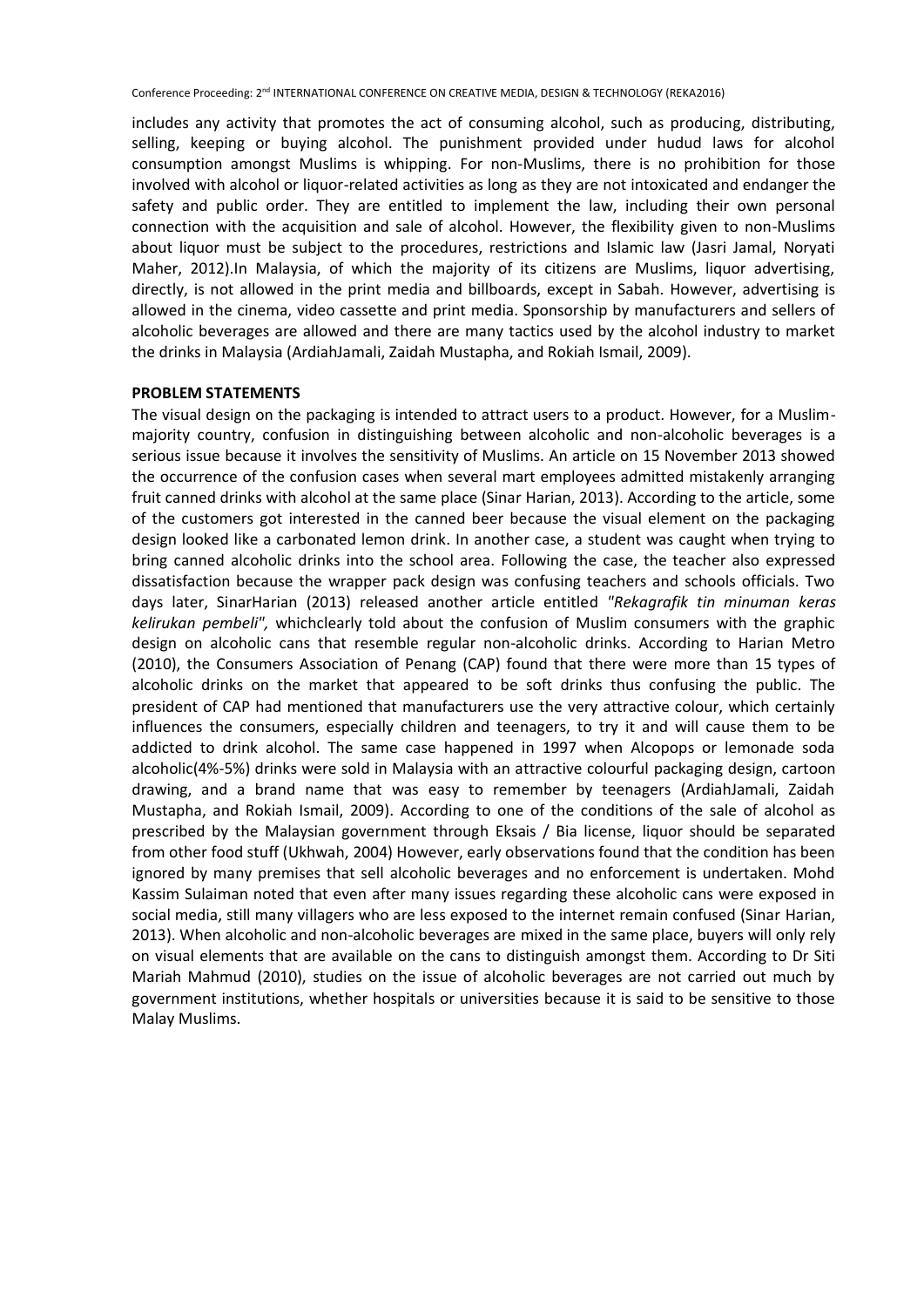

Fig. 2: Mixed placement of alcoholic and non-alcoholic beverages.

# **METHODOLOGY**

The mixed method has become a popular term by mixing qualitative and quantitative data in a study. According to Creswell (2003), the mixed method can be used to understand a research problem and it is better than using only a single research method to get a more detailed perspective of the issue. In this study, the researchers used mixed methods to achieve two objective studies in the first and second stages of the research. In stage 1, the quantitative method was applied to determine the existing problem from the consumer by using a questionnaire survey. In stage 2, the quantitative analysis of visual data conducted to get the similarity elements on the alcoholic cans. Finally, in stage 3, the researchers interview ten of expert graphic designers to ensure the validity of the visual analysis data in term of expert verification in qualitative method.

# *Stage 1 – Questionnaires survey*

The focus respondents in this research were from the Muslim community in Malaysia. The research instruments that have been used were questionnaires, which were distributed to 50 female and 50 male respondents at the sampling area. The questionnaire design was adapted from the design analysis grid by Kristen Guthrie (2008).The purposive sampling was chosen for the questionnaire survey and the samples' purpose was aimed at Muslims, ages 18 and above, and for those walking past the front of the alcoholic beverage shelf area. The reason for these purposive respondents was the issue being definitely towards the Muslim consumers and most of the previously related alcoholic issue studies mentioned that this issue is a sensitive part of the Malaysian community. This research has focused on respondents aged eighteen years and above because of their purchasing power, and sellers cannot sell alcoholic drinks to any person under the age of eighteen years old (Dzulkifly, 2012). According to the Journal of Malaysian and Comparative Law, eighteen years old is categorised as adult, and It was very important to ensure that this research got a serious answer and feedback from the opinion and thought of an adult. The sampling area for the survey distribution was in front of the alcoholic beverage shelf sales in the Jusco AEON shopping mall at Bukit Raja, Klang. The respondents could see, directly, the visual elements of the canned beer packaging at the same time they answered the questionnaire. In this way, the result of the survey was more accurate than with the use of the imagination to answer the question. According to Oppenheim (1992), the accuracy of the sample is more important compared to the large number of samples that require much higher costs. The researchers chose this location to conduct the questionnaire survey because it is the focal point for urban people and students in Klang and Shah Alam. The researchers also did an observation on product placement and recorded it for any spontaneous feedback from the respondents during the questionnaire survey session.

# *Stage 2 – Visual Analysis*

The quantitative analysis of visual data was selected as a method in this research to examine the similarity of the elements on the canned beverage packaging. This method was adapted from the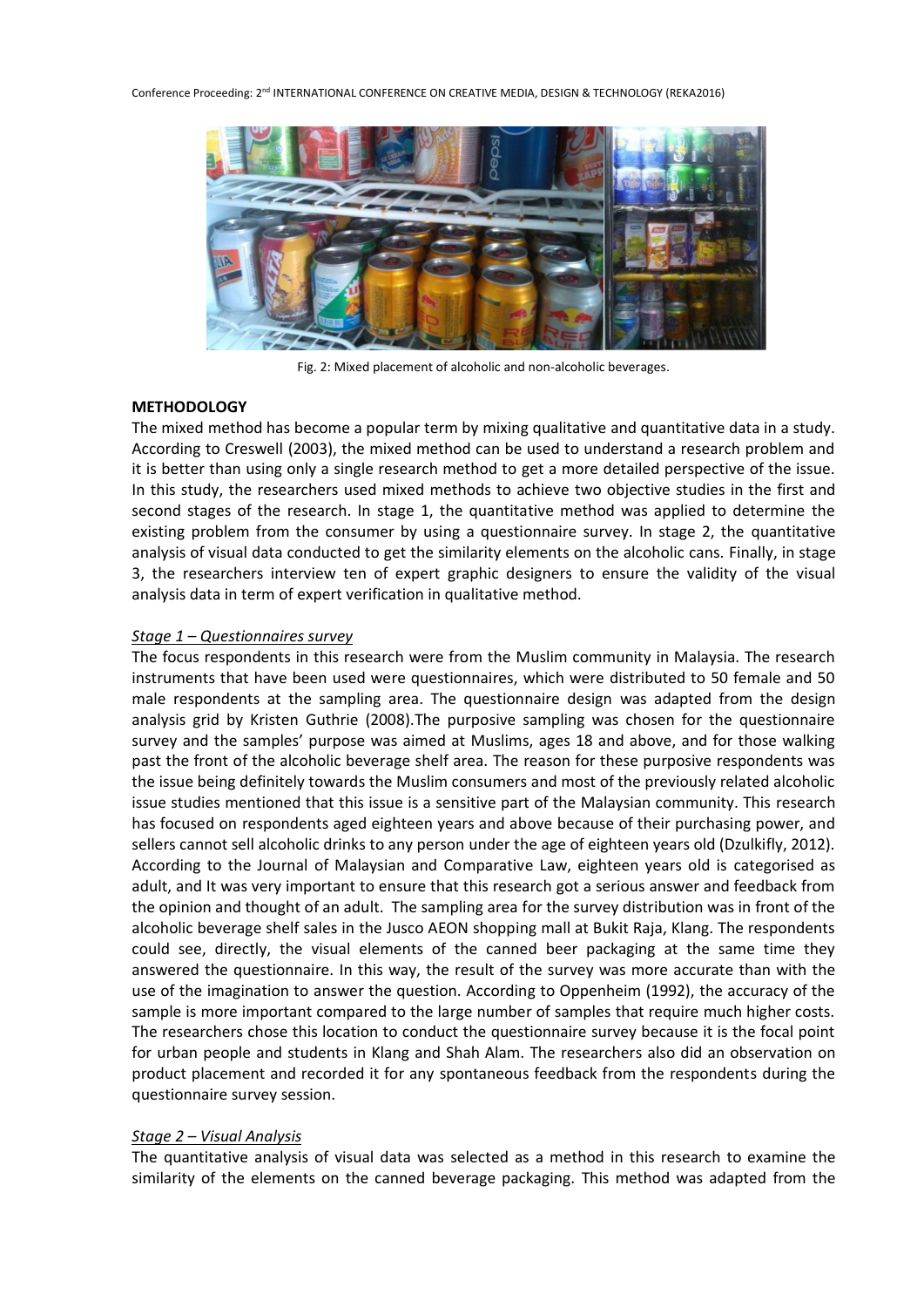innovative method of analysing data presented in images from the book of "Making, Selling and Wearing Boys' Clothes in Late-Victorian England", written by Clare Rose in 2010.The author also produced a research paper clearly describe about the method extension from her book with entitled "Quantitative Analysis of Visual Data as Evidence". A visual analysis can be achieved by analysis of single images or collections of images. The visual analysis may include the analysis of a text, words or images as one indivisible unit of analysis (Theo Van Leeuwen, Carey Jewitt, 2001). All the collected PDP images of alcoholic cans around the Klang area had been categorised by the type of alcoholic drinks and the confusing elements had been analysed based on the priority from the survey result. The analysis was conducted to measure the percentage of the similar elements through the clustering and classification of the alcoholic cans' PDP images.

# *Stage 3 –Interviews*

The researchers obtained the data verification from the open ended interview session with ten expert graphic designers. All the visual analysis data had been checked by the respondents and some amendments have been made based on their expert opinion.



# **RESULTS & DISCUSSION**



Fig.3: Survey results

The results in Figure 3 showed that the most confusing elements to the respondents were the pattern on the cans, followed by the colour, brand, images, typography, shape and size. Based on the data and the literature reviews, it shows that the design pattern and colour give a high influence to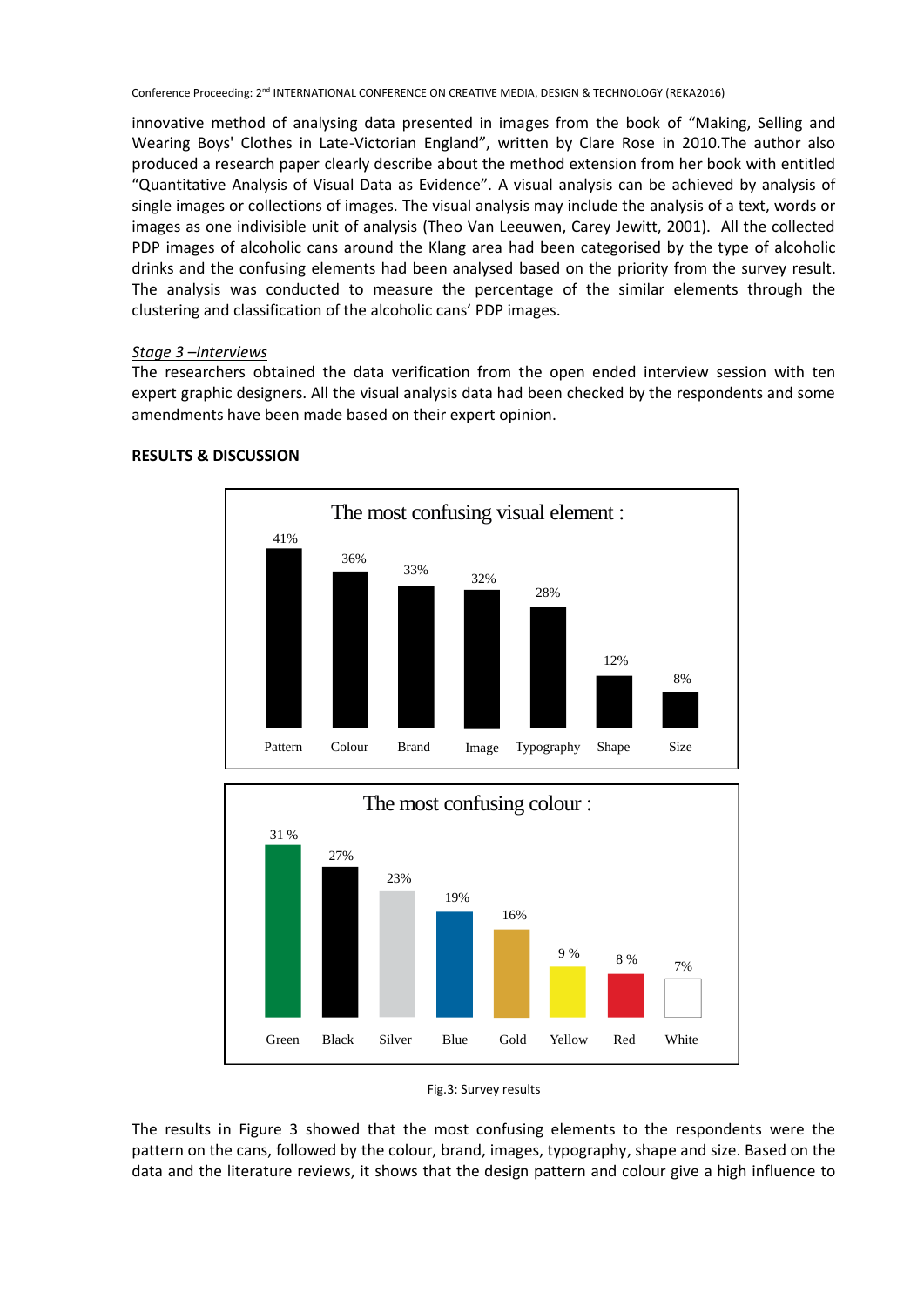the consumer in purchasing activities. The green colour is the most confusing colour to the respondents and it is followed by black and silver. 86% of the respondents stated that the alcohol content label on the cans was difficult to read and it proved that the label was not helping the consumer to recognise the alcoholic cans effectively. Based on the survey data, the researchers analysed all the collected PDP images in order to bring all the dominant elements of the packaging design into several categories of similarities.Amongst the similar elements that had been analysed were images, patterns, colours, material, typography and shape.



Fig. 4: Visual Analysis of the similarity of the elements

Figure 4 has shown all the analysis percentages of the similar elements. The analysis began with the categorisation of collected PDP can images. Totally, 64 of beer can were collected around Klang area to be analysed. All percentages given are based on a similar amount of the overall beer can images. Analysis of the graphic image found that the most commonly found was the barley image, which was followed by the coat of arms, animal, crown, and star. The most similar colour for beer cans was green and the most similar pattern was the circle shape of the pattern on the PDP surface of the beer cans. The whole of the beer cans were made from the same material, which was aluminium. Most of the beer cans used the serif and bold characters of typography. The majority of the beer cans were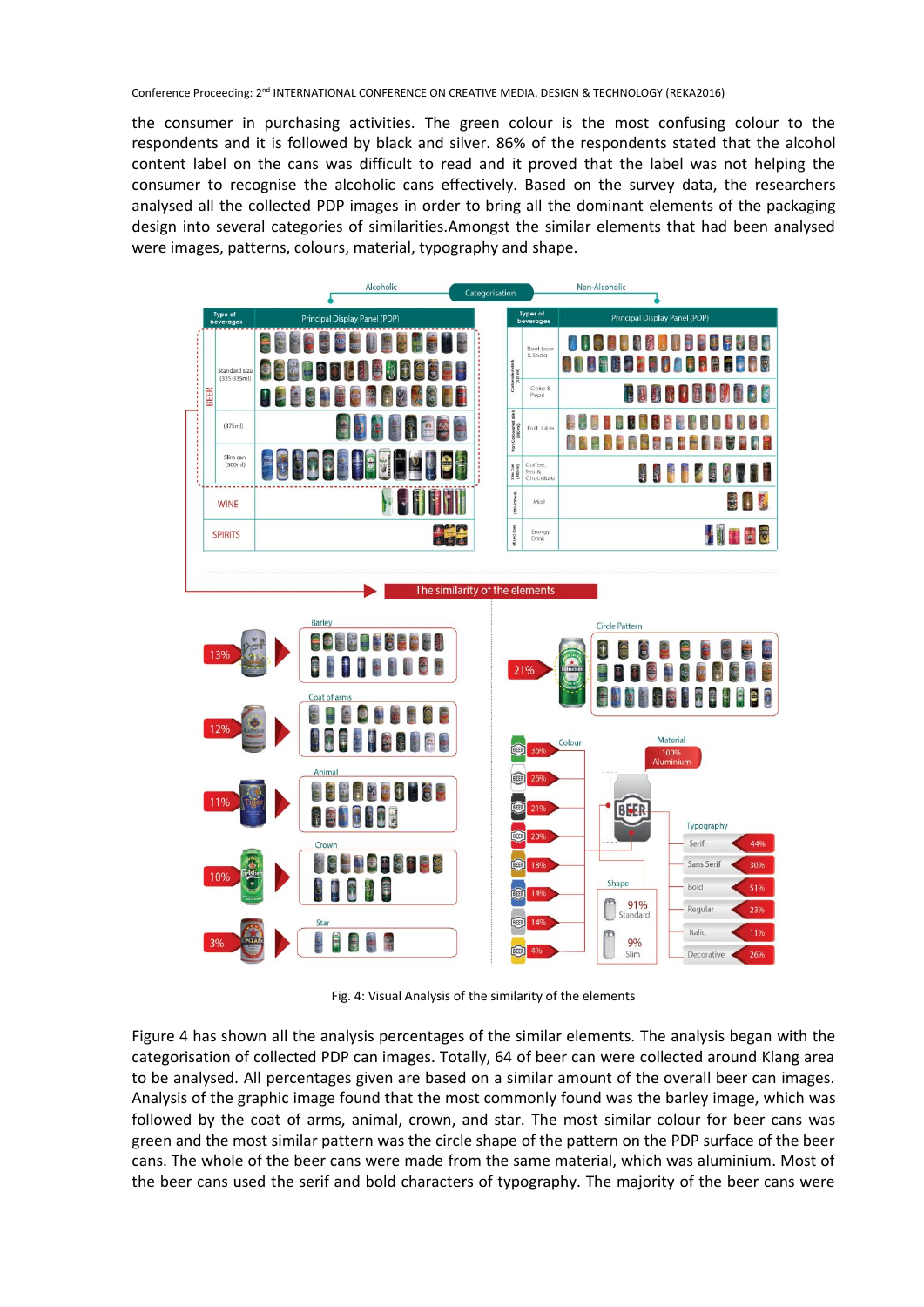manufactured with the standard can shape (325ml-335ml) rather than the slim shape (500ml and above).



Fig.5: Five-step on how to recognise canned alcoholic beverages

The figure shows the findings from the integration data of this research. There is a five-step guideline for Muslim consumers on how to recognise canned alcoholic beverages, especially for canned beer. The quantitative data from the respondents show that there are five elements that are confusing; they are pattern, colour, brand, Image, and typography. Each of the elements have been analysed through the visual analysis to find the similarity that can help the consumer to be aware of each of the recognised elements. The quantitative result shows that the most similar pattern is the circle shape on the PDP of the cans. The data from the respondents and visual analysis also show the similarity of the three highest confusing colours, which is, green is the most similar colour on beer cans, followed by black and white or silver. Based on the online survey from the Lowyat forum in 2010, there are ten top brands of beer that Muslim consumers need to be aware because they can easily be found in the market; these are Anchor, Budweiser, Carlsberg, Chang, Heineken, Tiger, Tsingtao, Stella Artois, Fosters and San Miguel. Analysis of the images found that the highest similarity of the images on beer cans is barley; this is followed by coat of arms and animal. The last confusing element is the typography. The analysis found that the most similar obvious character on the typography is serif; followed by decorative and bold.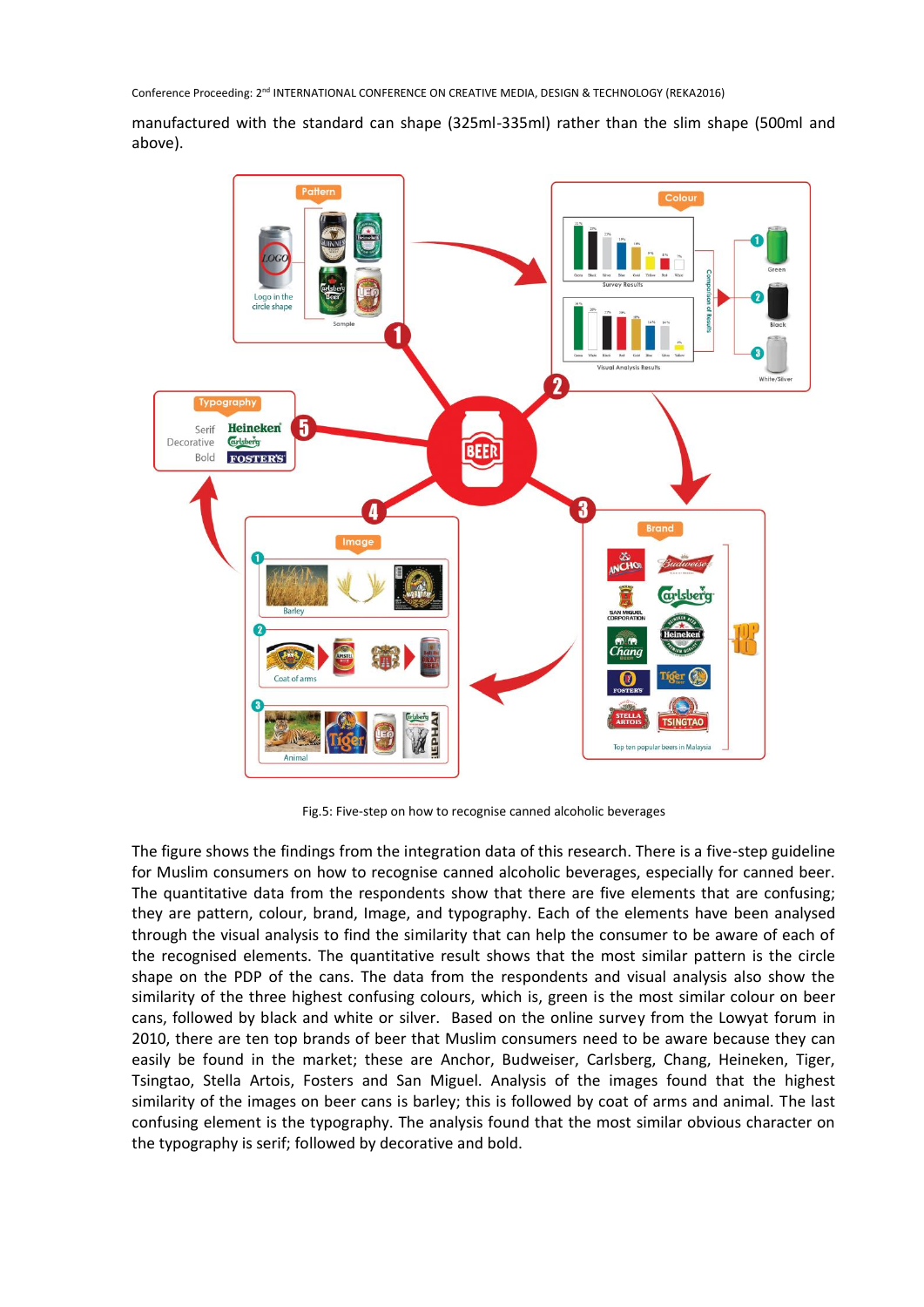# **CONCLUSION**

Through this study, the researchers have managed to analyse and define the confusing elements on the alcoholic cans that are available in local markets. Data were collected from the experts, books, journals, and articles, and by reading, surveying, observing, and analysing the existing subject matter that leads to the problems. This research has found that there are five elements that confuse the Muslim consumers in differentiating between the alcoholic and non-alcoholic cans. In order to help the Muslim consumers, this research has produced a five-step guideline on how to recognise canned alcoholic beverages in sequences starts from the design pattern, followed by colours, brands, images, and typography. Overall, it is hoped that this research will encourage other local researchers to stand out and investigate this relevant issue that had always been thought of as a sensitive issue in Malaysia before this.

# **REFERENCES**

- Ardiah Jamali, Zaidah Mustapha, Rokiah Ismail. (2009). Pola Dan Faktor Yang Mempengaruhi Peminum Minuman Keras Remaja Dusun Malaysia. *Malaysian Journal of Society and Spacew*, 82-101.
- Arnheim, R. (2004). *Art and Visual Perception: A Psychology of the Creative Eye.* California: University of California Press.
- Creswell, J. (2003). *Research Design: Qualitative, Quantitative, and Mixed Methods Approaches (2nd Edition).* Thousand Oaks: Sage Publications.
- Dzulkifly.(2012). Alkohol Dalam Makanan Dan Minuman.*Pembentangan, Seminar Halal, Jabatan Kesihatan Kedah, Alor Star*.
- El-Awa, M. S. (1998).*Punishment in Islamic Law : A Comparative Study.* Indianapolis: American Trust Publication.
- Gaafar Mohamed Abdalkrim, Ra'id Suleman Al-Hrezat. (2013). The Role of Packaging in Consumer's Perception of Product Quality at the Point of Purchase. *European Journal of Business and Management*, 69-82.
- Guthrie, K. (2008). *Visual Communication and Design VCE Units 1-4 Workbook.* Australia: Cengage Learning Australia.
- Gutierrez, B. P. (2001). Communicating To The Consumer Through Packaging Design. *Discussion Paper No. 0001*, 2.
- Hausman, A. (2000). A Multi-Method Investigation of Consumer Motivations In Impulse Buying Behavior. *Journal of Consumer Marketing*, 19-403.
- Harian, S. (2013, November 15). *PeniagaAkui Salah Susun*.
- Harian, S. (2013, November 18). *RekaGrafik Tin Minuman Keras Kelirukan Pembeli*.

Ismail, P. H. (1996). *Undang-Undang Jenayah Islam.* Kuala Lumpur: Dewan Pustaka Islam. Jasri Jamal, NoryatiAnuar. (2012). Undang-Undang Kawalan Penjualan Arak Oleh Pihak Berkuasa Tempatan. *Kajian Khusus Di Negeri Selangor Darul Ehsan*, 213-225.